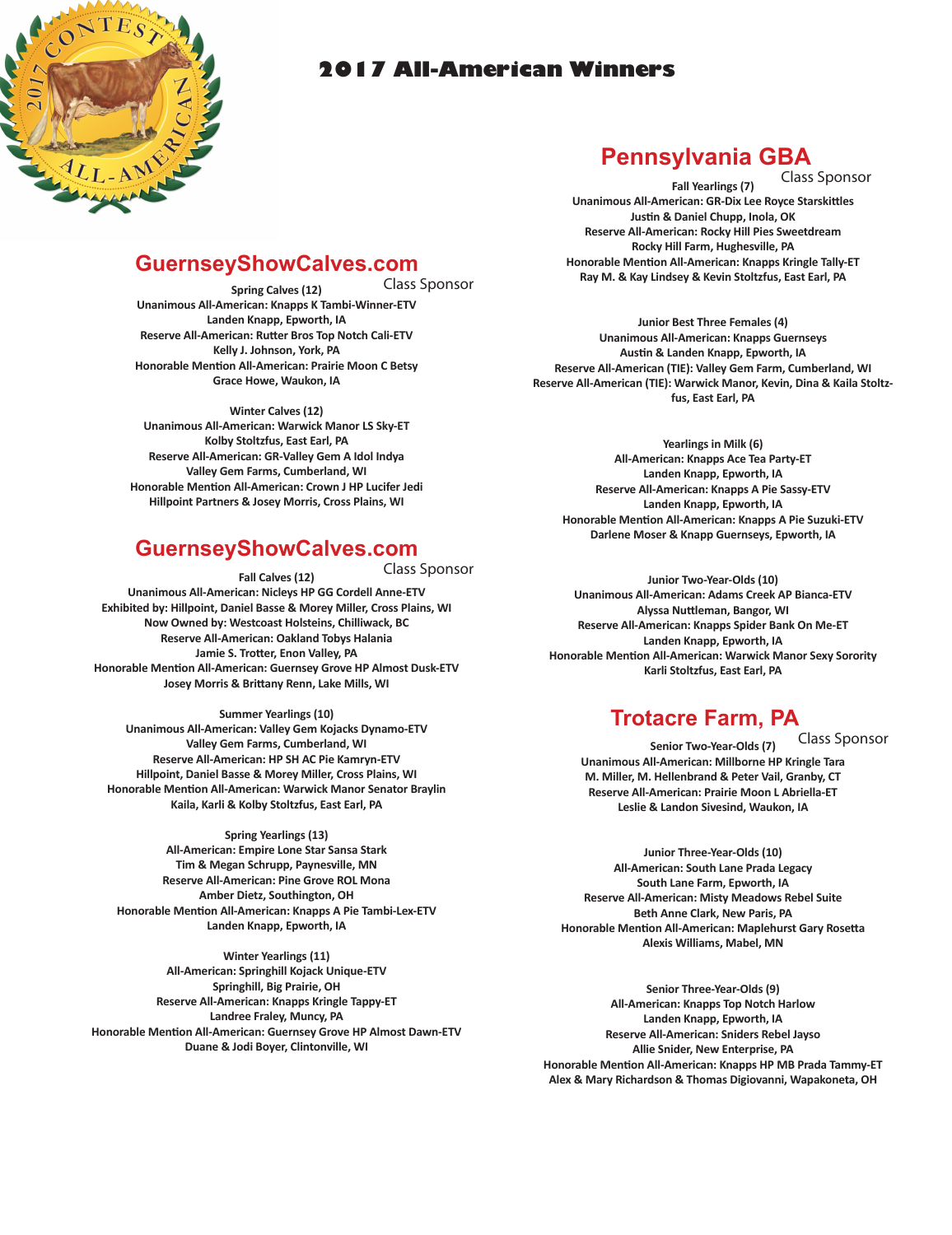**Four Year Olds (13) Unanimous All-American: Springhill Mentor Jazzy-ET Springhill, Big Prairie, OH Reserve All-American: Flambeau Manor Fame Sheba-ET Jesse Dorn, New Glarus, WI**

**Five Year Olds (8) All-American: Misty Meadows Levi Suede-ET Beth Anne Clark, New Paris, PA Reserve All-American: Knapps Hillpoint MB Fame Tia-ET M. Miller, M. Hellenbrand & Peter Vail, Granby, CT Honorable Mention All-American: Hi Guern View Dancing Diva-ET Brian M. & Kristi Dinderman, Orangeville, IL**

#### **Peter Vail & Mike & Linda Hellenbrand, NY & WI**

Class Sponsor

**Aged Cows (8) All-American: Lantz Farm Preppy Indy Melinda S. Rushing, Yukon, OK Reserve All-American: Sniders Garrett Ashanti-ET Aaron Gable, New Enterprise, PA Honorable Mention All-American: Coulee Crest Carter Georgia Kevin Stoltzfus, East Earl, PA**

**Dam and Daughter (5) Unanimous All-American: Millborne Farm M. Miller, M. Hellenbrand & Peter Vail, Granby, CT Reserve All-American: Misty Meadows Beth Anne Clark, New Paris, PA Honorable Mention All-American: Warwick Manor Kevin, Dina & Karli Stoltzfus, East Earl, PA**

**Produce of Dam (8) Unanimous All-American: Produce of Knapps Ace Tamera-Knapps Guernsey, M. Miller, M. Hellenbrand & Peter Vail, Granby, CT Reserve All-American: Produce of Knapps Ace Tamera- Springhill & Valerie & Jim Spreng, Big Prairie, OH**

#### **Larksdale Guernseys, WI**

Class Sponsor

**Senior Best Three Females (7) All-American: Knapps Guernseys Austin & Landen Knapp & Morey Miller, Epworth, IA Reserve All-American: Snider Homestead B New Enterprise, PA**

**Exhibitors Herd (6) All-American: Knapps Guernseys Epworth, IA Reserve All-American: Warwick Manor B East Earl, PA Honorable Mention All-American: Warwick Manor A East Earl, PA**